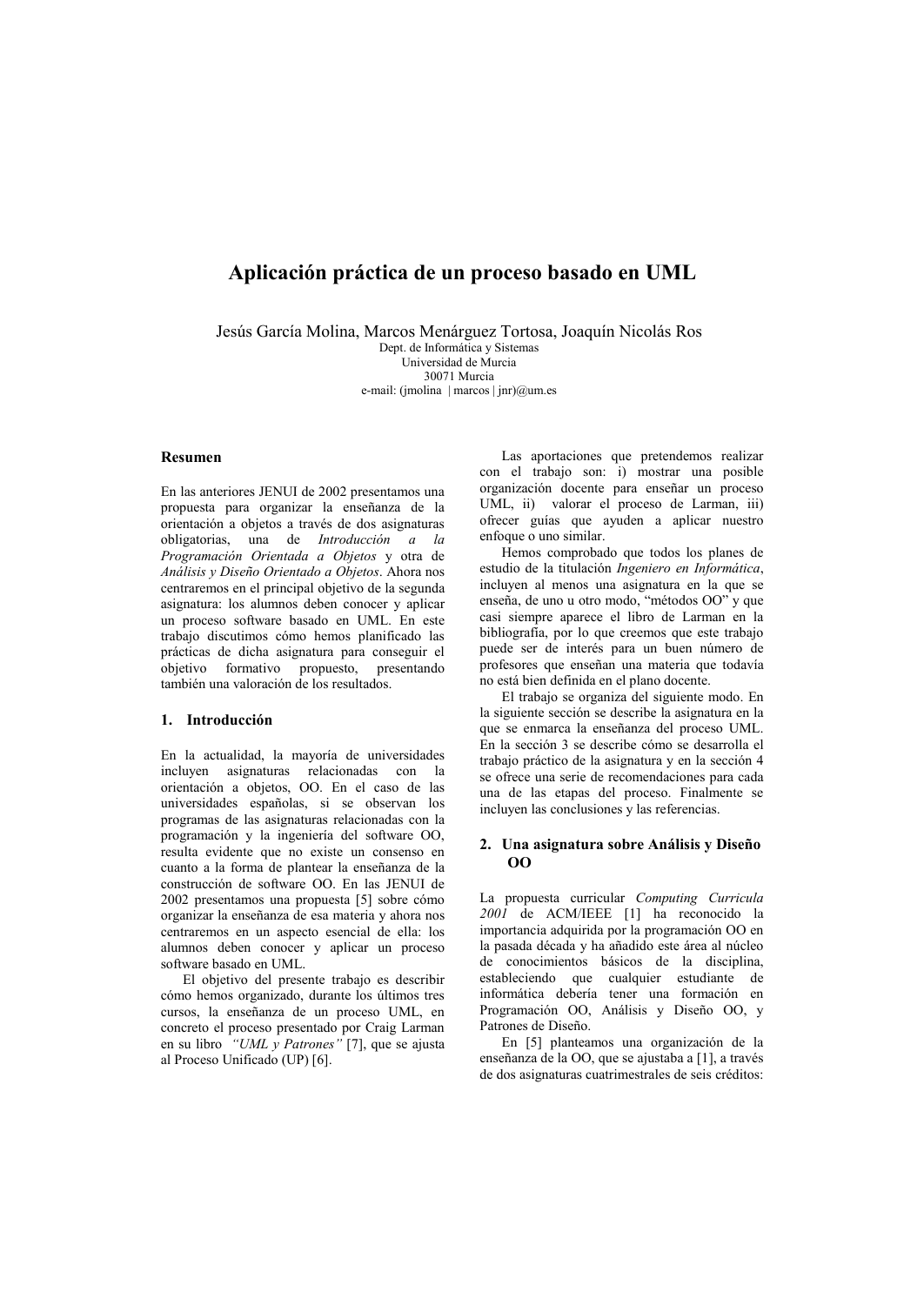## Ingeniería del software

Introducción a la Programación OO y Análisis y Diseño OO. En la primera se introducen los conceptos básicos que caracterizan al paradigma de programación OO y la segunda se dedica al estudio y aplicación práctica de un proceso software UML y de los patrones de diseño GoF [3]. En [5] se presentó una visión general de la asignatura de Análisis y Diseño OO (nos referiremos a ella como ADOO), por lo que en esta sección profundizamos en aspectos relacionados con sus contenidos teóricos, que establecen la base para analizar la organización de las prácticas

En nuestro caso, ADOO es una asignatura troncal de cuarto curso de seis créditos (3 teóricos y 3 prácticos). Sus contenidos teóricos incluyen los siguientes temas: i) El Lenguaje UML (7 horas), ii) Un proceso basado en UML (8 horas). iii) Patrones de Diseño (12 horas), y iv) Persistencia OO (3 horas).

Actualmente es indiscutible que UML se ha convertido en un lenguaje de modelado estándar y que cualquier proceso software OO debe utilizarlo como notación. Se han definido muchos procesos para UML, siendo RUP (Rational Unified Process) [9] el más conocido y extendido. En realidad. RUP es una materialización particular del Proceso Unificado (Unified Process, UP) [6]. UP establece un proceso más genérico que ha sido ampliamente aceptado, de modo que cualquier proceso basado en UML debería encajar o ser compatible con UP.

Sin embargo, RUP es un proceso muy grande y complejo que no puede ser abordado en el contexto de una asignatura. Es necesario un proceso UML más simple, a ser posible también compatible con UP. En este sentido creemos que el proceso descrito por C. Larman en su excelente libro "UML y Patrones" [7] es muy apropiado, ya que encaja con UP y es muy sencillo, permitiendo abordar de una manera sistemática y realista la construcción de software OO. Además posee las propiedades que deben caracterizar a todo proceso UML: dirigido por casos de uso, iterativo, incremental y centrado en la arquitectura.

Creemos que el libro de Larman es el mejor texto publicado para un curso de análisis y diseño OO, ya que combina un enfoque práctico (utiliza un único caso de estudio que se sigue a lo largo de todo el libro), con un tratamiento muy riguroso de las cuestiones que van surgiendo durante todo el proceso de desarrollo en sus diferentes etapas, y además está escrito de un modo muy didáctico.

En la asignatura se sigue en gran medida este texto pero con algunas variaciones: i) comenzamos con una descripción completa de UML, en vez de introducir los modelos cuando se necesitan, ii) se introduce una etapa de modelado de negocio previa al modelado de requisitos, iii) se desdobla la etapa de Modelado de Diseño en dos: Análisis y Diseño, y iv) se estudian en profundidad todos los patrones GoF.

Nosotros complementamos el proceso de Larman con una etapa de Modelado de Negocio que precede al Modelado de Casos de Uso y Modelado del Dominio. El Modelado del Negocio es una disciplina incluida en UP que tiene como objetivo identificar y describir los procesos de negocio (casos de uso del negocio). Mostramos cómo este modelado es útil para identificar los casos de uso y vocabulario del sistema, aplicando las técnicas descritas en [4]: los procesos del negocio se describen a través de escenarios (diagramas de secuencia) y diagramas de proceso (diagramas de actividad) en los que se muestra cómo interactuan los actores (agentes que participan) y qué tareas o actividades ejecuta cada actor: finalmente, se extraen los casos de uso del sistema, conceptos del dominio y reglas de negocio a partir de los diagramas de proceso, aplicando unas reglas muy simples.

Por otra parte, descomponemos el Modelado de Diseño de Larman en dos etapas: una más cercana a los requisitos, que llamamos Modelo de Análisis, en la que el objetivo es obtener un diseño preliminar del sistema, determinando las colaboraciones, entre objetos de las clases del dominio, que implementan los casos de uso; y otra más cercana a la implementación, que llamamos Modelo del Diseño, en la que se refina el modelo del análisis introduciendo los requisitos no funcionales, y considerando cuestiones como la definición de la arquitectura del sistema, aplicación de patrones de diseño, la organización en paquetes, la persistencia o la distribución.

El estudio de los patrones GoF ocupa una buena parte de las clases teóricas del curso. Nos centramos en los aspectos de *motivación*, casos de aplicabilidad, estructura de clases, colaboración entre objetos participantes y consecuencias de aplicación, pero no se aborda la *implementación* de los patrones en un determinado lenguaje. El

 $274$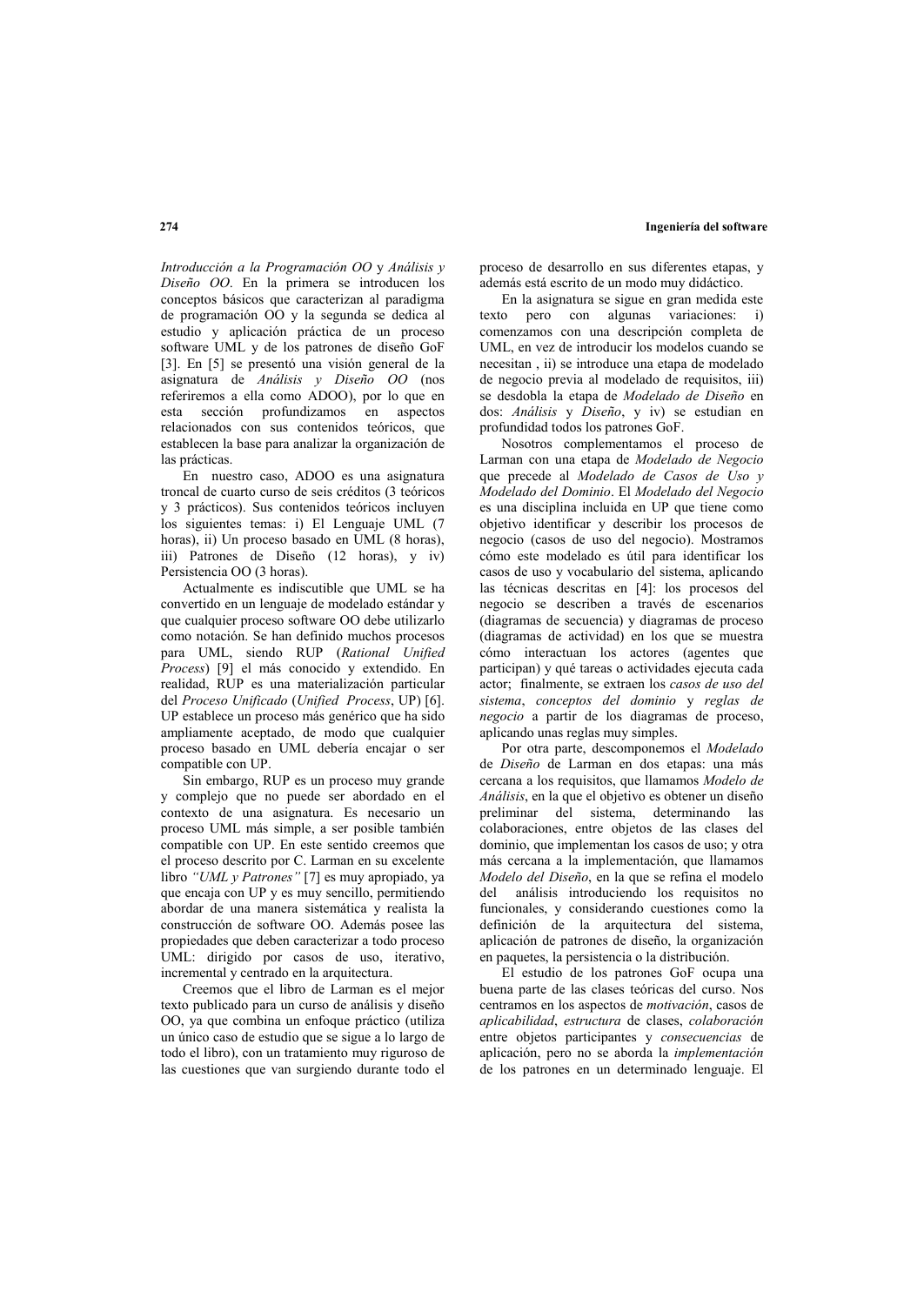## IX Jornadas de Enseñanza Universitaria de la Informática

objetivo es que los alumnos reconozcan situaciones en las que se puede y debe aplicar un determinado patrón, conozcan bien la estructura y comportamiento de cada patrón para su correcta aplicación, y las ventajas y problemas de su uso. Antes de comenzar con la discusión de los patrones GoF se presentan los patrones GRASP de Larman como patrones generales para el reparto de responsabilidades entre clases que siempre hay que tener en mente.

Finalmente, señalar que en el segundo ciclo de nuestro plan de estudios de Ingeniero en Informática se imparten otras dos asignaturas troncales de ingeniería del software: una centrada en ingeniería de requisitos, sobre todo en estándares y guías, y otra de gestión y planificación de proyecto informáticos. Conviene destacar que la primera de ellas se imparte antes de ADOO, pero no se ocupa del modelado de requisitos con casos de uso.

#### 3. Organización del trabajo práctico

El objetivo principal del trabajo práctico que deben desarrollar los alumnos es la aplicación del proceso de Larman descrito en las clases teóricas, prestando también atención a la aplicación de los patrones GoF.

Las clases prácticas comienzan la tercera semana del inicio del cuatrimestre y se dedican a sesiones de ejercicios de modelado con UML de una hora y media de duración: tres de modelado de caso de uso, una de modelado conceptual, tres de modelado de colaboraciones, y una sesión para comentar la práctica del curso anterior y la documentación a entregar. Al acabar de explicar el proceso UML en clases de teoría, se dedican tres sesiones de laboratorio de hora y media cada una a explicar la herramienta de modelado que utilizarán los alumnos, en nuestro caso Rational Rose 2001. A mitad del cuatrimestre, entregamos a los alumnos la especificación del caso práctico para el que deben aplicar el proceso (se forman grupos de dos alumnos). Como se puede observar, se combinan prácticas presenciales junto con trabajo práctico que los alumnos realizan de acuerdo a su propia planificación. La Figura 1 muestra la ordenación temporal de las clases teóricas y prácticas (dos horas semanales de teoría y hora y media semanal para clases prácticas).



Figura 1. Ordenación temporal de los contenidos

En las sesiones de ejercicios de modelado se discute el ejemplo del terminal de punto de venta del libro de Larman y partes interesantes de trabajos prácticos de cursos anteriores, junto con otros ejercicios cuyo enunciado se les entrega con antelación. Estas sesiones finalizan ilustrando a través de un caso de uso cómo aplicar el proceso completo

Dentro del curso, la herramienta de modelado no juega un papel central ya que nuestra principal preocupación es el aprendizaje de las técnicas relativas al modelado OO. Nosotros utilizamos Rational Rose 2001, pero igualmente se podría utilizar otras como Together, Poseidon o ArgoUML. En las tres sesiones de laboratorio con la herramienta se muestra a los alumnos cómo construir los diferentes diagramas de UML a través de ejemplos. También se presta atención a cómo organizar los modelos en paquetes y a la generación de código.

En cuanto a la aplicación del proceso por parte de los alumnos, el trabajo se organiza en las tres etapas que hemos comentado anteriormente: Modelado de Requisitos, Modelado de Análisis y Modelado del Diseño. La figura 2 ilustra las relaciones entre las tres etapas. Cómo se puede observar se ha excluido la etapa de Modelado del Negocio comentada en la anterior sección. Esta etapa fue obligatoria en el primer año, pero notamos que consumía mucho tiempo y que no era posible abordarla teniendo en cuenta la carga de créditos prácticos de la asignatura, por lo que decidimos que fuese opcional. Un modelado de negocio de interés, por muy simple que sea, requiere un esfuerzo importante, que es preferible dedicarlo a las otras etapas.

Si el caso práctico se presta a un Modelado del Negocio (involucra procesos de negocios con agentes que cooperan para cumplimentarlos), el alumno reconoce el interés de realizar los diagramas de procesos ya que les facilita la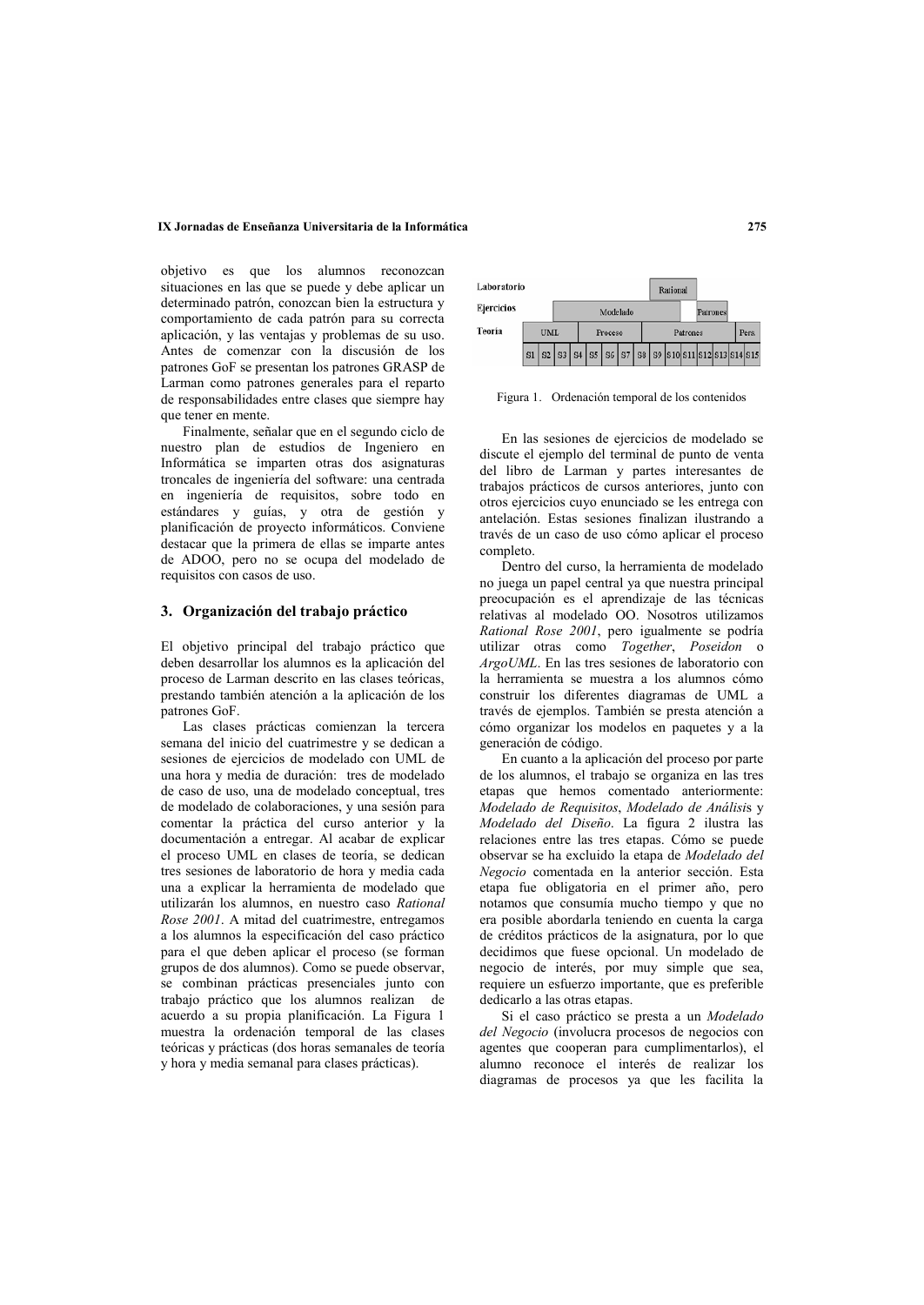# Ingeniería del software

identificación de los casos de uso del sistema. El caso práctico del pasado curso fue la gestión de un videoclub con máquinas automáticas de alquiler y ningún grupo optó por realizar esos diagramas de procesos, a diferencia de hace dos cursos en el que la mayoría de grupos decidieron realizar dichos diagramas, ya que el caso práctico era la gestión de pedidos en una empresa de fabricación bajo demanda



### Figura 2. Etapas del proceso

En cuanto al tamaño del caso práctico, planteamos problemas en los que el alumno puede identificar de quince a veinte casos de uso, pero hay cinco o seis, que son los que corresponden a los objetivos básicos, en los que centra su atención; el resto son casos de uso *accesorios* (en [8] se puede encontrar esta diferenciación entre casos de uso básicos y accesorios). El problema de la gestión de un videoclub ilustra bien este tamaño de práctica.

Cada grupo debe mantener una entrevista con el profesor al final de la primera y segunda etapas, en la que se revisan los modelos realizados y se establece una lista de cambios obligatorios. cuestiones a repasar y posibles mejoras. El grupo entrega los documentos del modelado, el profesor los revisa y entonces acuerdan una cita. El alumno no puede pasar a la siguiente etapa si no es con la aprobación del profesor.

Los grupos se enfrentan primero al Modelado de Requisitos, debiendo realizar el Modelo de Casos de Uso y el Modelo del Dominio. Los casos de uso son especificados con una plantilla que incluye los campos: Nombre, Objetivo, Actor Principal, Precondiciones, Flujo Principal y Flujos Alternativos, siguiendo el estilo de Larman. En realidad, para esta etapa los grupos mantienen dos entrevistas con el profesor. Una para comprobar que la identificación de casos de uso es correcta y otra al final, una vez se han completado los dos modelos. El objetivo de la primera entrevista es evitar el esfuerzo inútil de escribir casos de uso que no tienen sentido.

No se tienen en cuenta los requisitos no funcionales, salvo algunos relacionados con la extensibilidad y reutilización del sistema final, que posibilitan la aplicación de patrones.

Una vez realizado el Modelado de Requisitos, se realiza el Modelado del Análisis. Durante esta etana se especifican los Diagramas de Secuencia del Sistema (DSS), los Contratos, las Colaboraciones y el Modelado de Clases, tal y como propone Larman. Para cada caso de uso se define un DSS (diagrama de secuencia UML) que muestra la secuencia de eventos generados por el actor sobre el sistema a lo largo del caso de uso (en realidad sería un DSS para el flujo principal y otro para cada flujo alternativo).

Los contratos describen el comportamiento del sistema asociado a cada evento de un DSS (objetos y asociaciones que se crean o destruyen, cambios de estado en los objetos). Antes de pasar a realizar las colaboraciones, una para cada contrato, algunos grupos prefieren discutir con el profesor los DSS y los contratos, para tener la certeza de que han comprendido su utilidad.

Conforme desarrollan las colaboraciones, los alumnos van construyendo el diagrama de clases a partir del diagrama conceptual del Modelo del Dominio, incorporando los métodos a las clases, añadiendo nuevas asociaciones, y estableciendo la navegabilidad y visibilidad entre clases. Las colaboraciones siempre tienen el mismo esquema: un evento de la interfaz de usuario es recibido por

 $276$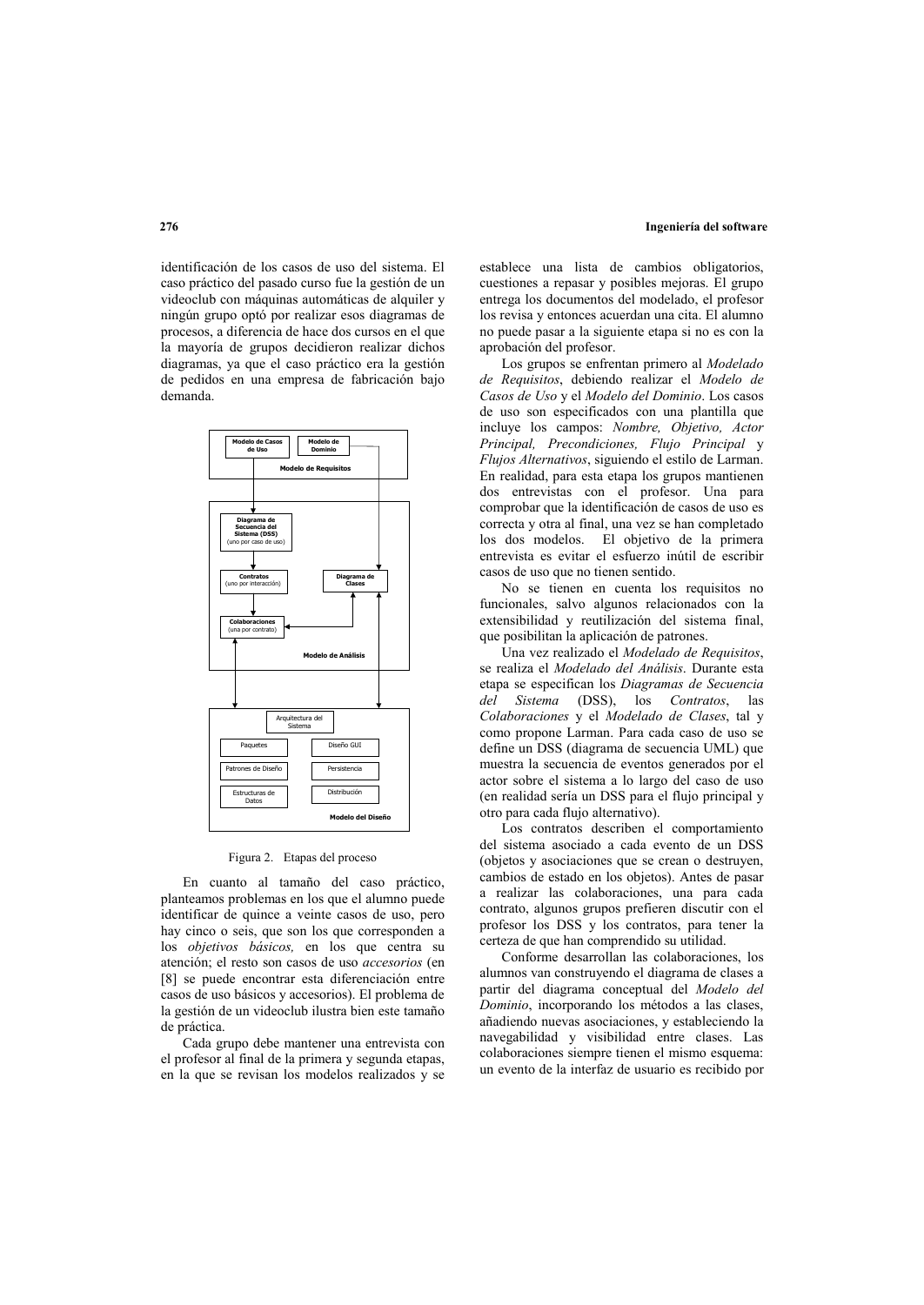## IX Jornadas de Enseñanza Universitaria de la Informática

un obieto controlador, que invoca una interacción entre objetos de las clases del dominio.

Cada grupo mantiene una entrevista con el profesor para repasar las colaboraciones realizadas. En realidad sólo discutimos las cuatro o cinco más significativas que corresponden a los casos de uso básicos. Esta entrevista requiere más tiempo que la primera, ya que el diseño de las colaboraciones no resulta sencillo a los alumnos.

Los únicos aspectos de diseño que se consideran en la etapa del Modelado del Diseño son los patrones y la organización en paquetes (lógicamente no sería la definitiva), dejando a un lado las cuestiones relacionadas con las estructuras de datos, persistencia, distribución y diseño de interfaces de usuario. Finalmente se acaba escribiendo el código Java de las clases incluidas en el diagrama de clases final, expresando la secuencia de mensajes de las colaboraciones cómo código de los métodos.

En una última entrevista se revisa todo el modelado realizado por el grupo. Al haber mantenido, al menos, dos revisiones previas, los grupos presentan trabajos que se ajustan al diseño "ideal" previsto por el profesor, quedando sólo por discutir las cuestiones relacionadas con la aplicación de patrones de diseño y la implementación.

En las últimas semanas del curso se dedican dos sesiones prácticas a discutir ejercicios de patrones (puede encontrarse una colección de estos ejercicios en http://dis.um.es/~jmolina), que complementan el trabajo con patrones realizado para el caso práctico.

La documentación que entregan los alumnos refleja el proceso seguido: Modelo de Casos de Uso y Modelo del Dominio; DSS, Contratos y Colaboraciones (ordenados por caso de uso); Diagrama de Clases (Modelo y Controladores); descripción de los patrones de diseño aplicados y código de las clases.

En cuanto a la evaluación, se valora cada entrevista y la documentación final. En la nota final, la teoría tiene un peso del 40% y las prácticas del 60%. El examen teórico consta de un conjunto de ejercicios sobre patrones de diseño.

## 4. Valoración de la aplicación del proceso

En esta sección presentaremos una valoración del trabajo práctico de nuestros alumnos descrito en la

sección anterior, fruto de nuestra experiencia en los últimos tres cursos en los cuales hemos revisado unas 120 prácticas de modelado con UML. Como resultado de este trabajo de revisión y de las entrevistas con los alumnos hemos detectado las principales dificultades que encuentran, los errores más comunes y los beneficios e inconvenientes de nuestro enfoque para el aprendizaje de los alumnos. Hemos organizado la discusión de esta sección de acuerdo con la etapas del proceso y al final comentamos la valoración de los alumnos

#### 4.1. Modelado de Casos de Uso

En la explicación del proceso se debe insistir mucho en que especificar casos de uso no es una actividad de dibuiar un diagrama de casos de uso sino de escribir con precisión el flujo principal y los flujos alternativos: "centrado en la escritura en vez del dibujo", tal y como refleja el título de la principal referencia sobre casos de uso [2]. También hay que insistir en no preocuparse demasiado por las relaciones entre casos de uso (inclusión, extensión y generalización), ni de las relaciones entre actores, ya que ello supone una perdida de tiempo en discusiones que normalmente, no aportan nada.

Hay que conseguir que el alumno comprenda que el objetivo inicial es identificar los actores y a partir de sus objetivos encontrar los casos de uso, siendo el diagrama de casos de uso una ayuda visual que permite ver de forma simple y directa qué actores hay y cuáles son sus objetivos.

No obstante, unos pocos grupos dedican mucho tiempo a encontrar relaciones de inclusión y extensión, llegando a establecer redes complicadas, por entender que su modelado de casos de uso tiene mayor valor si logran obtener un complicado diagrama.

A través de los ejemplos que se discuten en las sesiones de ejercicios, se consigue que los alumnos adquieran una idea de la granularidad o tamaño de un caso de uso. Creemos que la introducción al modelado de negocio ayuda a que adquieran esa idea, al conocer la existencia de procesos de negocio que involucran tareas (objetivos del usuario). Por otra parte, al principio alumnos identifican muchos funciones elementales como casos de uso; por ejemplo, dentro de un sistema de compra por internet,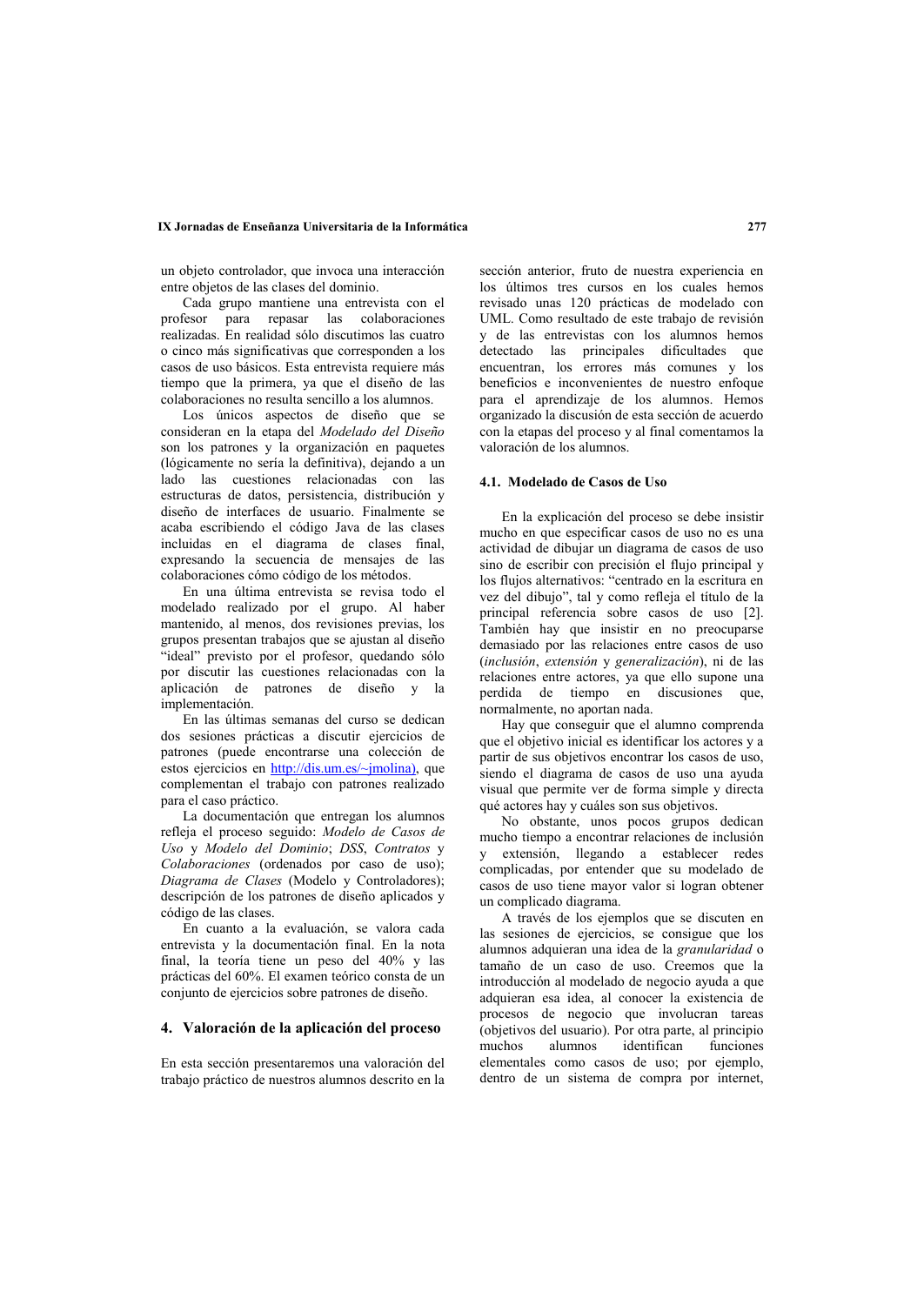modelan como caso de uso "Añadir producto al carro de la compra", en vez de definir un caso de uso "Realizar Pedido".

Un error común es no encontrar los casos de uso que corresponden a actividades que lanza el sistema de forma automática; por ejemplo "Anular reservas pasado cierto número de días" o "Enviar catálogo al inicio del mes". Otro error frecuente es englobar bajo un único caso de uso "Gestión de X" todas las operaciones CRUD sobre un objeto de negocio (alta, consulta, borrado, actualización). Les aclaramos que eso no es un caso de uso, y que lo indiquen aparte como una función del sistema, y sólo incluyan como casos de uso aquellas operaciones CRUD relevantes para el sistema: por ejemplo, "Alta de un cliente en una tienda virtual" si debería modelarse como un caso de uso, pero no "Alta de un producto".

Un problema frecuente en la identificación de actores es no establecer bien la frontera del sistema, de modo que se definen actores que realmente no interactúan con el sistema, como es el caso frecuente de clientes de un negocio que no tienen acceso a la aplicación. Los alumnos suelen caer en este error, aunque el caso de estudio del libro de Larman, el terminal de punto de venta. sirve para ilustrar bien el problema, va que el cliente que realiza la compra no es un actor del sistema, sino que el único actor es el cajero.

También hemos conseguido que los alumnos escriban casos de uso independientes de la interfaz de usuario, al nivel esencial que comenta Larman. Los casos de uso que tienen en cuenta las interfaces de usuario se escribirían antes de la implementación, pero en nuestro caso no se hace ya que no llegamos a esa etapa.

Finalmente, destacamos que el libro de Larman incluye un excelente capítulo sobre casos de uso que permite a los alumnos elaborar una lista de las cuestiones básicas a tener en cuenta en el modelado de casos de uso

## 4.2. Modelo del Dominio

Los alumnos no tienen problemas con el modelado del dominio va que tienen experiencia de asignaturas anteriores con los modelos de datos Entidad-Relación. Les recomendamos que: i) realicen el modelado del dominio al mismo tiempo que escriben los casos de uso (conforme

aparecen los conceptos se incluven en el diagrama), ii) no se preocupen demasiado por completar las asociaciones y iii) siempre que identifiquen una clasificación, la modelen como una generalización, sin preocuparse si luego dará lugar o no a una herencia de clases

Los alumnos no identifican todos los conceptos la primera vez: les insistimos en que incluvan los conceptos del dominio sin plantearse si darán lugar o no a clases. Otro error común es no distinguir entre la especificación de un concepto y un ítem de ese concepto; por ejemplo distinguir entre la descripción de una película y una cinta concreta de esa película. También encuentran dificultad para ver la conveniencia de modelar como un concepto, en vez de cómo atributos, informaciones tales como cantidades con unidades o ciertos identificadores (película, cuenta bancaria) que están formados de varias partes, a los que más tarde tendrá sentido asociarles alguna operación.

En general, a los alumnos les cuesta trabajo entender que no se trata de *pensar en clases* sino en el vocabulario del dominio extraído de los requisitos, a partir del cual se establecerán las clases del Modelo (o del Negocio) del sistema.

#### 4.3. Modelo del Análisis

Los DSS resultan útiles para identificar los eventos generados por un actor hacia el sistema durante un caso de uso. Asociar a cada evento una operación a realizar por el sistema, descrita por un contrato, constituye un modo sistemático de identificar las colaboraciones que realizan un caso de uso y que finalmente darán lugar al código de la aplicación. De esta forma se rompe la falsa idea de que un caso de uso se realiza mediante una única colaboración.

La especificación de un DSS no suele presentar problemas; el alumno lee el flujo de eventos del caso de uso (el principal o uno alternativo) para encontrar cada evento lanzado al sistema por el actor.

Aunque en la segunda edición de su libro Larman comenta que los contratos sólo son de interés en aquellas situaciones en los que "los detalles y complejidad de los cambios de estado requeridos son difíciles de capturar en los casos de uso", nosotros obligamos a los alumnos a especificar siempre el contrato, ya que creemos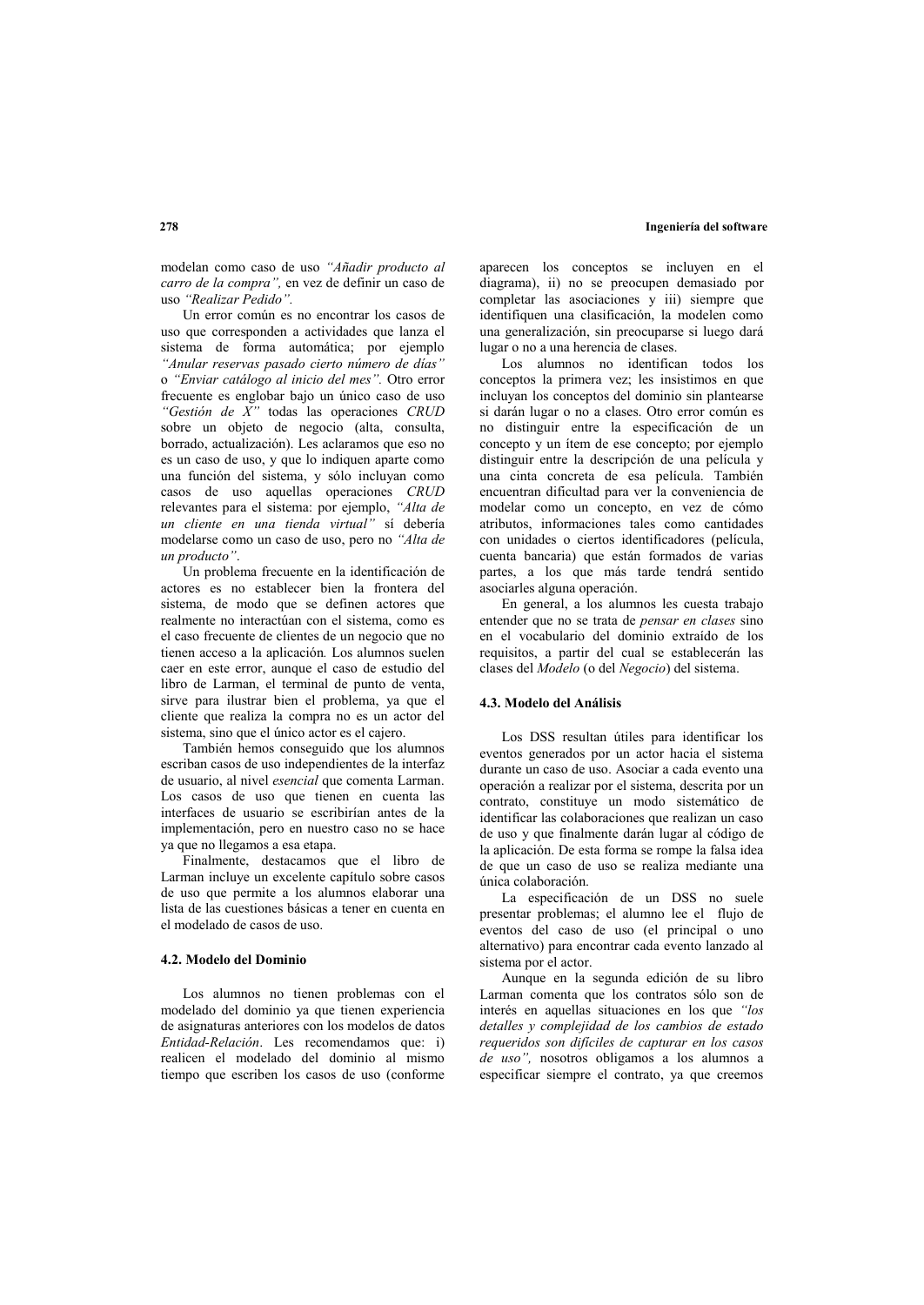## IX Jornadas de Enseñanza Universitaria de la Informática

que son de gran ayuda para modelar las colaboraciones y no suponen mucho trabajo extra.

Sólo deben escribir la precondición y postcondición de la operación del sistema. Lo más importante es, sin duda, la especificación de la postcondición. En cuanto a la forma de escribir estos asertos, les aclaramos que no es necesario usar un lenguaie formal, sino que el lenguaie natural es suficiente. La mayoría prefieren el modo informal y sólo unos pocos grupos escogen OCL o la notación de asertos de Eiffel que va conocen de la asignatura de Introducción a la Programación OO.

También se debe insistir en no dediquen mucho tiempo a escribir postcondiciones lo más completas posibles, sino que lo consideren una primera aproximación que les avudará a establecer la colaboración; esto es una alternativa a comenzar directamente con el diagrama de colaboración: "pensar antes de dibujar"

El diseño de las colaboraciones es la tarea más compleja a la que se enfrentan los alumnos durante su trabajo práctico y a la que dedican más tiempo. Esto es lógico va que es bien conocido que la distribución de responsabilidades entre clases y el establecimiento de las interacciones entre objetos es la parte más difícil del modelado OO [3,7], y su dominio es imprescindible para una buena programación OO.

Cabe señalar que aquellos alumnos que no han recibido un curso de Introducción a la Programación OO, ya que proceden de universidades en las que no es obligatorio dentro del plan de estudios o proceden de las titulaciones técnicas de nuestro Centro (hasta el nuevo plan que ha comenzado a impartirse este curso, dicha asignatura era optativa), se encuentran con grandes problemas cuando deben modelar las colaboraciones y con frecuencia abandonan la práctica (estos alumnos tienen muchas dificultades para aprobar la asignatura, necesitando más de un curso, va que deben dedicar un esfuerzo personal para comprender los principios de la OO).

Se recomienda que primero construyan diagramas de colaboración en vez de diagramas de secuencia, ya que pueden especificar los enlaces entre objetos y conocer si es posible que un objeto pueda enviar cierto mensaje a otro objeto que es accesible aunque finalmente también maneien diagramas de secuencia por resultarles más útiles al mostrar la secuencia ordenada de mensajes.

Los errores más comunes que cometen los alumnos al diseñar colaboraciones son: i) un objeto envía un mensaje a un objeto inaccesible, va que no tiene visibilidad sobre él: el problema puede ser que falta una asociación entre las clases o que es necesario delegar la responsabilidad en una cadena de objetos o es necesario que el controlador del caso de uso obtenga acceso a ese objeto, ii) se viola el patrón GRASP Experto, no asignando una responsabilidad a la clase que tiene la información para cumplimentarla, iii) no se obtiene el objeto que corresponde a un *string* de entrada capturado a través de la interfaz, y se pasa dicho *string* como argumento a métodos que en realidad requieren el objeto, iv) se viola el patrón GRASP Creador, un objeto no es creado por quién debería hacerlo, v) se olvida la creación de cierto objeto, y luego se accede a él, vi) un objeto se envía sobre sí mismo un mensaje para obtener una información de la que dispone, asociada a un atributo, vii) se confunde la clase catálogo con la estructura de datos que almacena los objetos del catálogo. Sin duda, los tres primeros errores son los más importantes y los que se cometen con facilidad cuando no se tiene experiencia modelando colaboraciones o en programación  $\Omega$ 

Siempre procuramos que el caso práctico propuesto suponga el modelado de cinco o seis colaboraciones complejas (siete u ocho objetos) que requieran que el alumno realmente adquiera destreza en la técnica de encontrar la colaboración apropiada para un caso de uso.

Hemos observado que en muchos cursos sobre análisis y diseño OO la aplicación de un proceso se reduce a obtener casos de uso y diagramas de clases, pero no se presta atención al diseño de colaboraciones, sobre todo en cursos de ingeniería del software que abordan tanto los métodos estructurados como los procesos OO. Esto supone no realizar un verdadero modelado OO.

#### 4.4. Modelo del Diseño e Implementación

Debido a la carga de créditos prácticos de la asignatura, sólo es posible aplicar una iteración y no se tratan cuestiones importantes del diseño. las que realmente dan quebraderos de cabeza en el desarrollo real de una aplicación: incorporar al diseño todas las restricciones impuestas por los requisitos no funcionales. Al menos sería